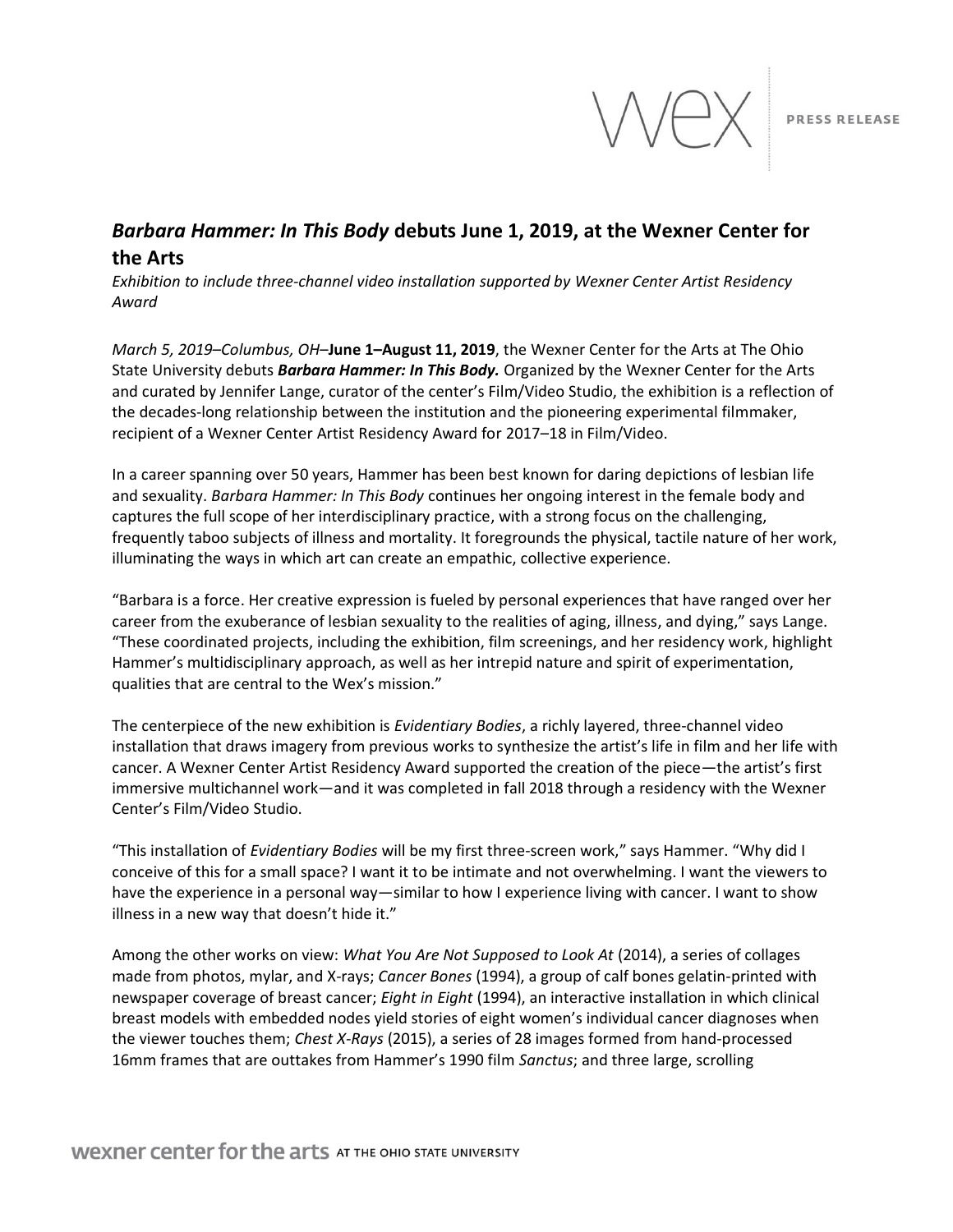

photographs made from 16mm film strips that were hand-treated with chemical substances by Hammer, to stunning effect.

"It has been my life's work to break taboos and make the invisible visible," the artist explains. "This exhibition will reveal the body as it ages, experiences illness and death."

While this is the first appearance of Hammer's work in the Wex galleries, many of her past films have been finished with support from the center's Film/Video Studio, including *Out in South Africa* (1994), *The Female Closet* (1998), *Devotion* (2000), and *Lover Other* (2006). The Wex has also screened her films numerous times over the past 25 years and has hosted the artist as a visiting filmmaker to introduce and discuss her work—most recently, in 2016 for a screening of *Welcome to This House*, her experimental documentary about poet Elizabeth Bishop.

The relationship between Hammer and the Wex continues with the second part of her two-year Artist Residency Award. This project involves a collaboration with filmmakers Lynne Sachs, Deborah Stratman, Mark Street, and Dan Veltri to reenvision and complete four unfinished films using footage from Hammer's archive. The first completed work, Deborah Stratman's film *Vever (for Barbara)*, had its international premiere at the Berlin International Film Festival (Berlinale) in January 2019. It will have its US premiere in March at the 2019 True/False Film Festival in Columbia, Missouri. The remaining films will be completed this summer and will screen at the Wex in September 2019. More details on this project are available [here.](https://wexarts.org/artist-residency/barbara-hammer)

#### **About Barbara Hammer**

Barbara Hammer has made 80-plus moving-image works as well as artwork in other media in a career covering five decades. Film retrospectives have been held at The Museum of Modern Art in New York, The Tate Modern in London, the Jeu de Paume in Paris, the Toronto International Film Festival, and the Chinese Cultural University. She won a Teddy Award at the 2009 Berlinale for her 2008 documentary about cancer, *A Horse Is Not a Metaphor*, and another Teddy in 2011 for the short *Maya Deren's Sink*. Her book, *Hammer! Making Movies Out of Sex and Life*, was published in 2010. In 2013, Hammer received a Guggenheim Fellowship for *Welcome to This House*. Her 1990 film *Sanctu*s, which depicts medical radiation imagery, screened at the 2017 Venice Biennale, as well as at the Wex. In October 2018, she delivered a captivating [performance-lecture](https://youtu.be/FMeoAx9dZkI) at the Whitney Museum of American Art in New York, and she will be a featured artist in the 2019 Whitney Biennial. Hammer lives and works in New York. More info can be found [here.](http://barbarahammer.com/)

### **Exhibition-related events**

A **Summer Exhibitions Preview** will take place on **Friday, May 31**, for *Barbara Hammer: In This Body* and accompanying exhibitions *Cecilia Vicuña: Lo Precario/The Precarious* and *Jason Moran*.